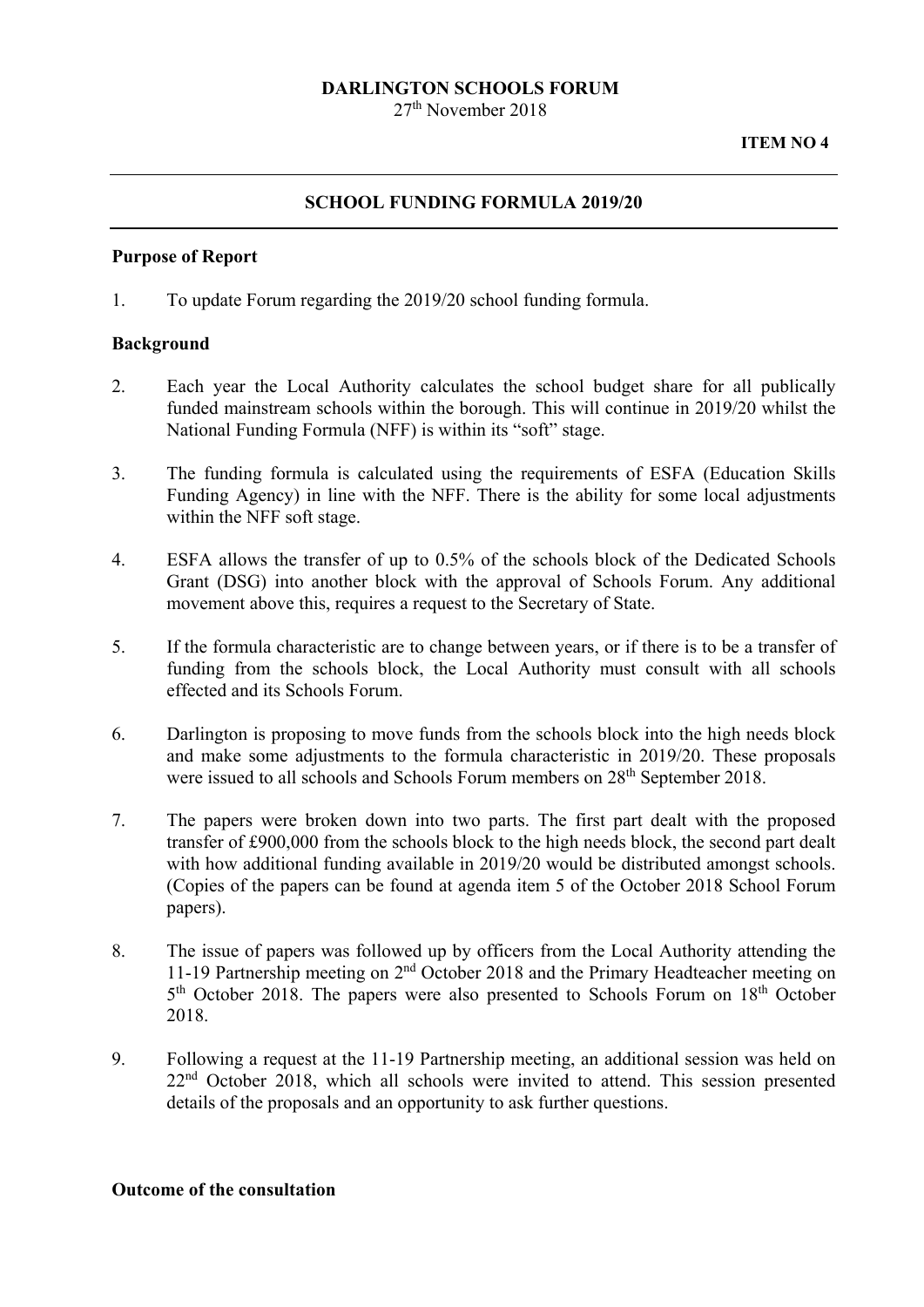10. 22 responses were received, on behalf of 32 schools to the consultation. As there are 36 mainstream schools in Darlington, this represents an 89% response rate. The following paragraphs summarise the responses received. Appendix 1 details who responded to the consultation.

## Part A – The transfer of funding between the school and high needs block.

- 11. The Local Authority proposed that £900,000 of funds will be transferred between the schools block and the high needs block in 2019/20. This transfer is to assist with budget pressures that are currently occurring within high needs budgets, due to placement types and growing demand for special education needs/disability (SEND) support.
- 12. This transfer will be in addition to other proposed reductions in high needs expenditure during 2019/20. Further reductions in high needs expenditure will be needed in future years to balance the high needs budget on an ongoing basis.
- 13. The Local Authority is currently consulting upon a future SEND strategy, this will inform future provision for high needs support and inform future budget setting.
- 14. From the consultation responses, the proposal to transfer £900,000 from the schools block to the high needs block received the following response (figures in brackets on a per school basis)
	- a. 4\* responders, 18% agreed with the proposal (5 schools, 16%)
	- b. 18 responders, 82% disagreed with the proposal (27 schools, 84%) \*(One responder agreed with caveats)
- 15. Although the majority of responders disagreed with the proposal, many comments were received that appreciated the difficulties in funding the support for children with SEND within the resources available.
- 16. A supplementary question, asked those responders that did not agree with the proposed transfer, how much they suggest is transferred to the high needs block. The results of which are included in the table below. (For completeness the table includes the responses that agreed).

| Amount to transfer from the | Number of responders | Percentage of responders |  |
|-----------------------------|----------------------|--------------------------|--|
| schools block to the high   |                      |                          |  |
| needs block                 |                      |                          |  |
| £900,000                    | 4 (5)                | 18 (16)                  |  |
| £600,000                    | 5 (6)                | 23(19)                   |  |
| $0.5\%$ /£330,000*          | 11(17                | 50(53)                   |  |
| $Ni1**/0.5%$                | (4)                  |                          |  |
| <b>Total</b>                | 22 (32)              | 100                      |  |

\*£330,000 is 0.5% based on the indicative allocations

\*\* The distributed papers did not show the effect of no transfer of funding, this was provided as an addition following a request. Two schools selected nil transfer or 0.5% if this option was not available.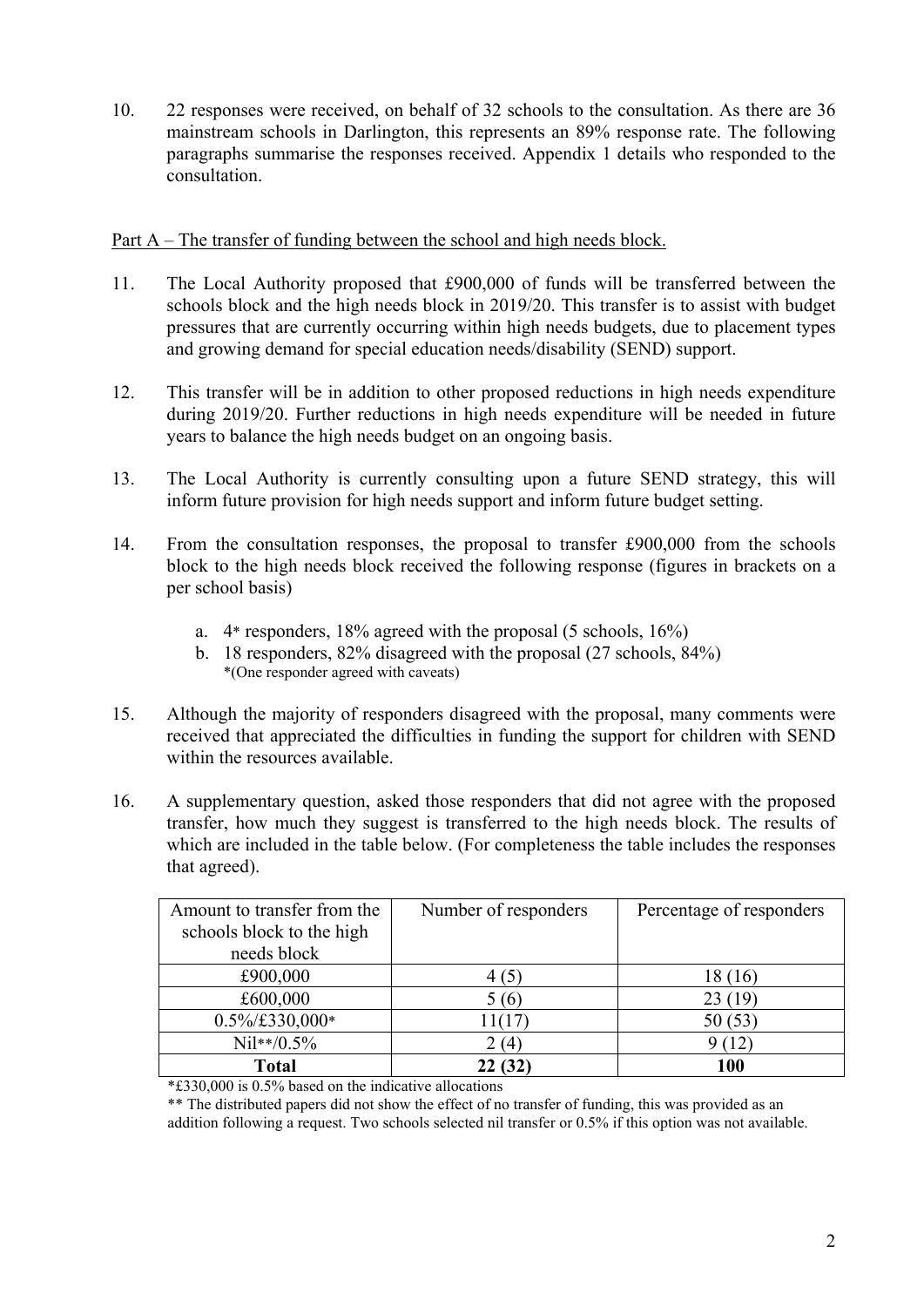- 17. As can be seen from the table, 41% of responders supported a transfer of funds from the schools block to the high needs block over the 0.5% level (i.e. either £600,000 or £900,000).
- 18. Also from the table, 91% of responders supported a transfer of 0.5% or more (i.e. 0.5%, £600,000 or £900,000) from the schools block to the high needs block. 0.5% is the maximum amount that Schools Forum can agree to be transferred.

Transfer over 0.5%

- 19. As stated above, if a movement of funding between blocks of more than 0.5% is required, this decision is made by the Secretary of State, based on a request from the Local Authority.
- 20. The Local Authority proposal for 2019/20 was to transfer £900,000 from the schools block to the high needs block to support with budget pressures whilst the new SEND provision is being implemented. This proposal would mean that approximately £330,000 of funds would be available to increase school budget shares, in the 2019/20 calculation.
- 21. Based on the feedback from the consultation the majority of schools support the Local Authority with a transfer of 0.5% from the schools block to the high needs block, however only 18% are in agreement with the £900,000 proposal.
- 22. If only 0.5% (approximately £330,000) is transferred to the high needs block, this will result in the high needs block been overspent by £370,000 in 2019/20 even with the proposed reductions outlined at the October Forum meeting (based on current expenditure). In addition there will be no reduction in the estimated brought forward deficit of £3.2 million during 2019/20.
- 23. This would mean that in 2019/20 the overall deficit position would continue to grow, with over £3.5 million of deficit by the end of 2019/20. This is an unsustainable financial position.
- 24. As Forum members are aware, ESFA are requiring any local authority with a deficit balance on their overall DSG of 1% or more, to submit a plan to show how the DSG will be brought back into line. ESFA released a consultation on 12<sup>th</sup> November detailing their proposed requirements for DSG deficit positions.
- allocation back into balance within a maximum of three years. ESFA recognise that this 25. In summary this consultation outlines that any local authority with a deficit on their overall DSG allocation of 1% or more, should have a plan to bring their overall DSG may be difficult for some local authorities, where the accumulated deficit is large and therefore may accept a recovery plan that leaves some of the deficit outstanding at the end of the three year period. In these circumstances ESFA will require evidence as to why the full deficit cannot be recovered, before agreeing the exception. In all cases (including where a plan is agreed to recover an accumulated deficit over more than three years) all authorities will be expected to balance in-year budgets within three years at the most.
- 26. The Local Authority will be required to submit a recovery plan to ESFA by  $30<sup>th</sup>$  June 2019, for the deficit position as at  $31<sup>st</sup>$  March 2019. This plan will need to be discussed with School Forum before submission.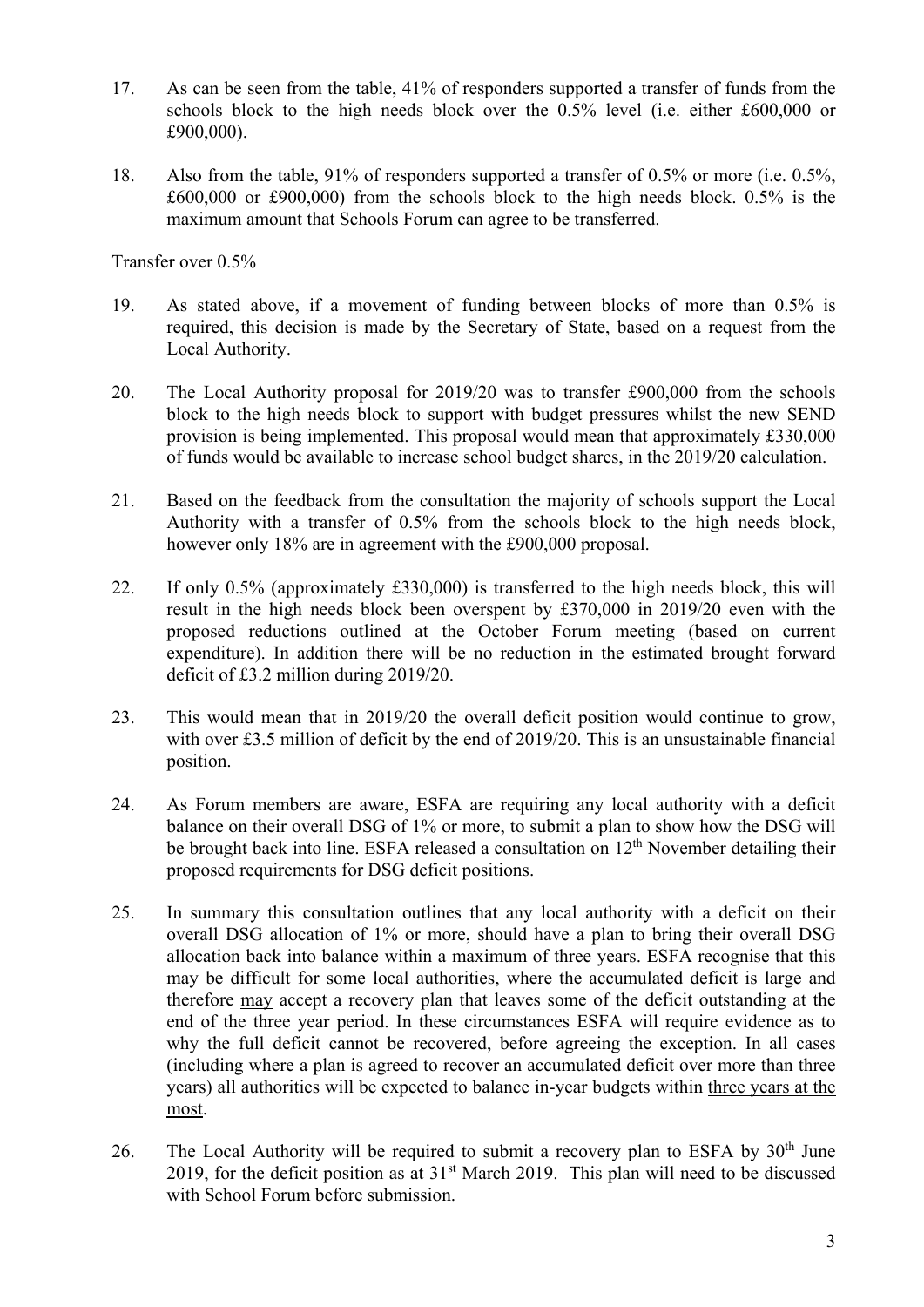- 27. ESFA's consultation ends on  $7<sup>th</sup>$  December, after which point ESFA will finalise what needs to be included within recovery plans.
- 28. Although the above is a consultation at this point, it is clear that the DSG budget must be brought back in line within three years. Although there may be some scope to recover the accumulated deficit over a longer period, it is prudent to plan to recover the whole deficit within the three year period and in addition as the accumulated deficit is at the 31<sup>st</sup> March 2019, it is right to plan not to add further to this deficit in 2019/20.
- 29. DSG is a ring-fenced specific grant, provided outside of the local government finance settlement. As funding is ring-fenced, there is no requirement for local authorities to topup the grant from general funding or from non-ring-fenced revenue reserves.
- 30. The Local Authority has faced massively reducing budgets since 2010/11. Government funding has reduced in real terms by £42 million, when comparing the 2010/11 to 2018/19 budgets. It is estimated that this reduction will continue further, with the reduction reaching £51 million (in real terms) by 2021/22. As a result of these reductions in funding the Local Authority has had to make huge cuts in services and no longer has any unallocated reserves. The Local Authority is therefore not able to top up the DSG to assist with high needs pressures, as it has no resources available.
- 31. Since the Darlington's funding formula consultation process started, the Government has delivered the budget for 2018. This budget did not highlight any additional funding for high needs in 2019/20, therefore it is not expected that any additional funding will be received for high needs when the DSG allocations are received in 2019/20.
- 32. The Local Authority is currently consulting on a SEND strategy for future delivery. Although this consultation has not finished the Local Authority has, subject to approval identified some areas where reductions in spend can be made within high needs (these were presented within the paper at agenda item 4 of the October School Forum). The savings identified so far (if agreed and achieved) will save approximately £1.8 million, however the current overspend on high needs is in excess of £2 million (once the movement of funds from the schools block has been taken out). This means that further savings are required in high needs provision on top of those already proposed. The Local Authority is working on plans for these as part of the consultation exercise.
- 33. It is clear from the consultation that ESFA have released, that further changes are required to high needs provision to bring the budget back into balance within ESFA's requirements over the next three years. The budget in 2019/20 cannot be balanced without a transfer over 0.5% from the schools block to the high needs block and it is prudent to start to recover any accumulated deficit as soon as possible.
- 34. A transfer of £900,000 would bring the 2019/20 budget into balance with a small surplus to cover any further increased growth, shortfall in planned savings, or repayment of accumulated deficit.
- 35. Even with a transfer in 2019/20, it is clear that further changes are required to high needs provision to make the budget sustainable in future years, this will mean further reductions in funding or the stopping of some service elements. The transfer of funding from the schools block to the high needs block in 2019/20 can be used to smooth out these reductions in 2019/20 and although it is appreciated that this will mean school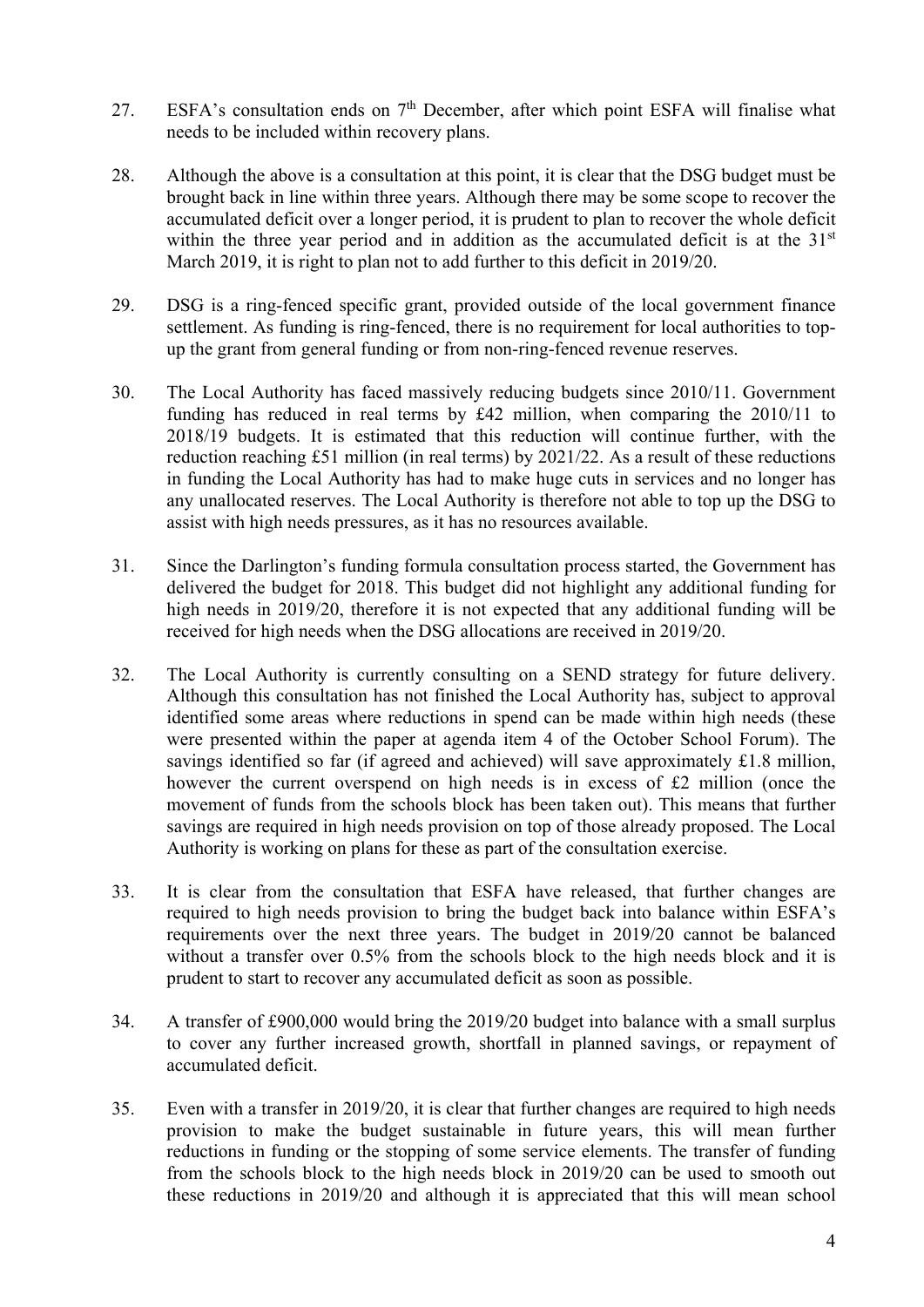budgets will not increase by as much as they could (without the transfer), it means that school SEN budgets will not need to be reduced further than already proposed in 2019/20.

- 36. Based on the current financial position regarding high needs expenditure and the consultation ESFA has released regarding how high needs funding is brought back into line (paragraphs 19 to 35), the Local Authority believes that a transfer of funding above 0.5% is the best course of action to bring the budget back into balance.
- 37. The Local Authority is therefore seeking School Forum support, to request an additional transfer of funding from the schools block to the high needs block, above the maximum 0.5% limit, which Forum can approve. In addition Schools Forum's view is requested as to what is the appropriate level of transfer above 0.5%?
- 38. Any transfer above 0.5%, will require additional approval from the Secretary of State. It is expected that the Secretary of State will make judgements on funding transfer requests in time for budget shares to be set in January.

## Part B – Changes to the characteristic of the formula calculation 2019/20

- 39. The Local Authority made a number of proposals regarding the characteristics of the school funding formula calculation for 2019/20. These proposals were based on there being additional money available in 2019/20 (over that distributed in the 2018/19 formula). All models presented within the papers were based on a £900,000 transfer to the high needs block (as per part A of the consultation).
- 40. The consultation asked three questions regarding how any additional funding would be distributed in the formula in 2019/20 as follows.
	- a. Do you agree with the proposal that if a unit value is to be increased, only those less than the NFF value should be increased?
	- b. If additional funds are available to distribute through the funding formula, do you agree that the MFG should be used as a method of distributing this funding?
	- c. If you agree that the MFG is the best way of distributing funding, do you agree that the use of a positive MFG should be limited to ensure that the schools that gain through the NFF have limited capping?

| Question | Responses | Responses | Percentage | Percentage |
|----------|-----------|-----------|------------|------------|
|          | Agree     | Disagree  | Agree      | Disagree   |
|          |           |           | 100        |            |
|          | 24.       |           | 86 (75     | l 4 (25    |
|          |           |           |            | 8          |

41. The results of the responses received, are shown in the table below

Question A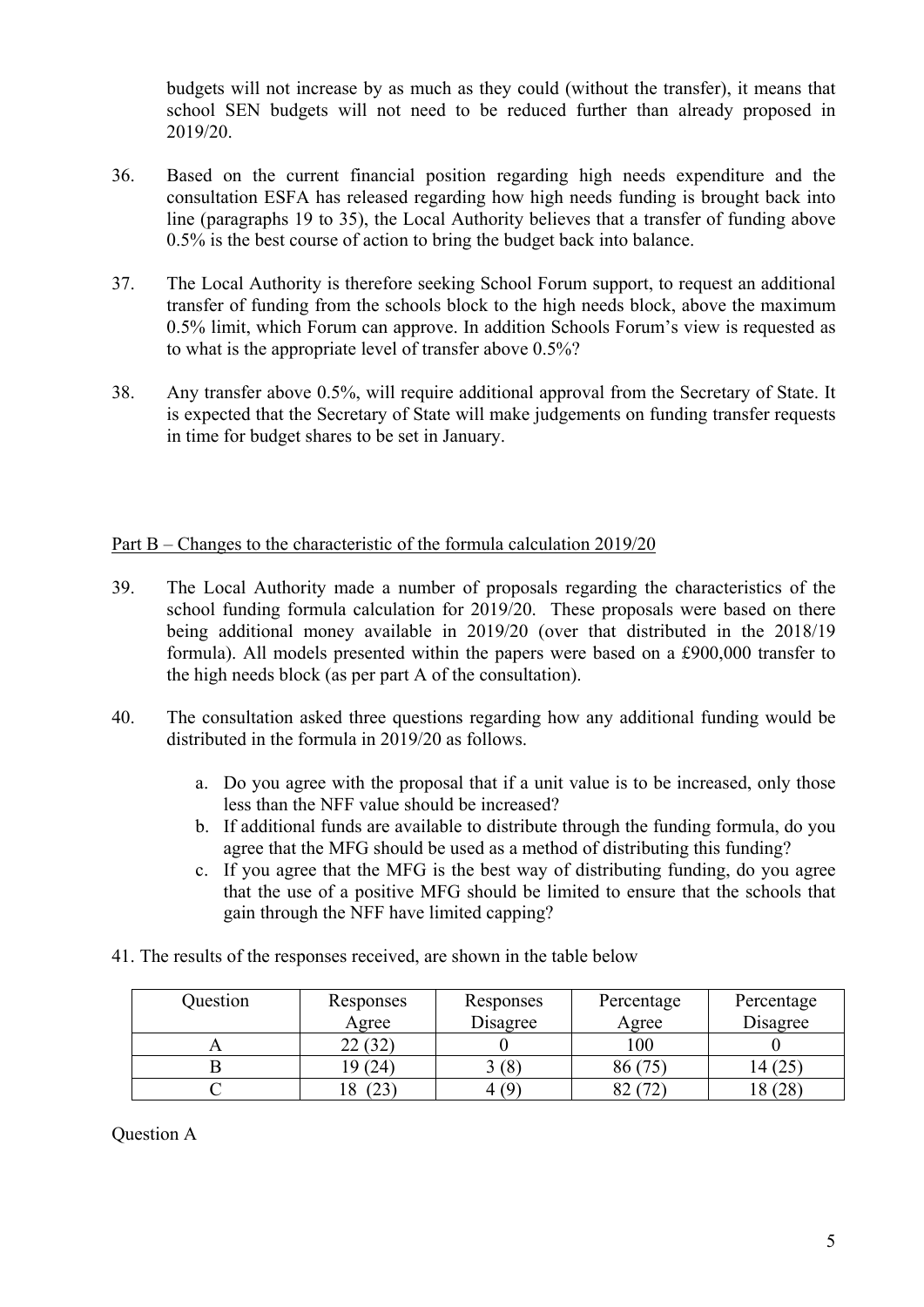- 42. As can be seen in the table, all responders agreed with the proposal to only increase unit values in the formula, if that unit value was less than the NFF value. This is a change from previous years where the AWPU had been used as the method of distributing funding.
- 43. As a result of this feedback, this proposal will be used in the 2019/20 budget share calculation. Schools Forum (and therefore schools) will be noted of any unit values that are adjusted in the 2019/20 budget share calculation when the actual formula for 2019/20 is presented at their January 2019 meeting.

# Question B

- 44. The vast majority of responders agreed with the Local Authority proposal to distribute any additional funding available in 2019/20, by using the minimum funding guarantee (MFG). This would ensure all schools benefit from an increase, rather than just schools that benefit through the NFF.
- 45. Of the responders that disagreed with this proposal, two responders favoured the use of the funding floor as this is more in line with the NFF. It was noted that under the proposal put forward by the Local Authority that the funding floor was deemed unaffordable, but this would not be the case if a lower amount is moved out of the schools block.
- *areas of most need*, in order to *support strategic school improvement priorities* and to 46. The other response that did not agree with the Local Authority proposal, proposed that the best way to distribute any additional funding would be to "*ensure funding is targeted at the facilitate increased social mobility"*.

#### Question C

- 47. The vast majority of responders agreed with the Local Authority proposal to limit the use of the positive MFG, to ensure that the schools that gain through the NFF have limited capping? Three responders that disagreed had disagreed with the use of the MFG (question B) and hence this question was not applicable to their answer.
- 48. Following the responses received for questions B and C, at this stage it is planned that the final funding formula that is calculated for 2019/20 will use the MFG as the method of distributing any additional funding through the formula, with limited capping to ensure that the NFF is followed. This is in line with the majority of responders agreeing with this proposed methodology.
- 49. As the Local Authority is seeking School Forum's view on a transfer from the schools block to the high needs block above 0.5%, it is not known at this stage if it is affordable to introduce the funding floor in 2019/20. The final formula may therefore need to be reviewed, dependent on the final agreed transfer of funding to the high needs block. If this is required, Forum will be provided with details of any changes.
- 50. As in previous years, once the actual DSG allocations and formula calculation tool has been received, the Local Authority will review the parameters of the formula to ensure that the formula that is calculated is still the most advantageous in line with the decisions made through this process. In the event that any of the characteristics need to change in the final version, Schools Forum (and hence schools) will be provided will full details of any amendments.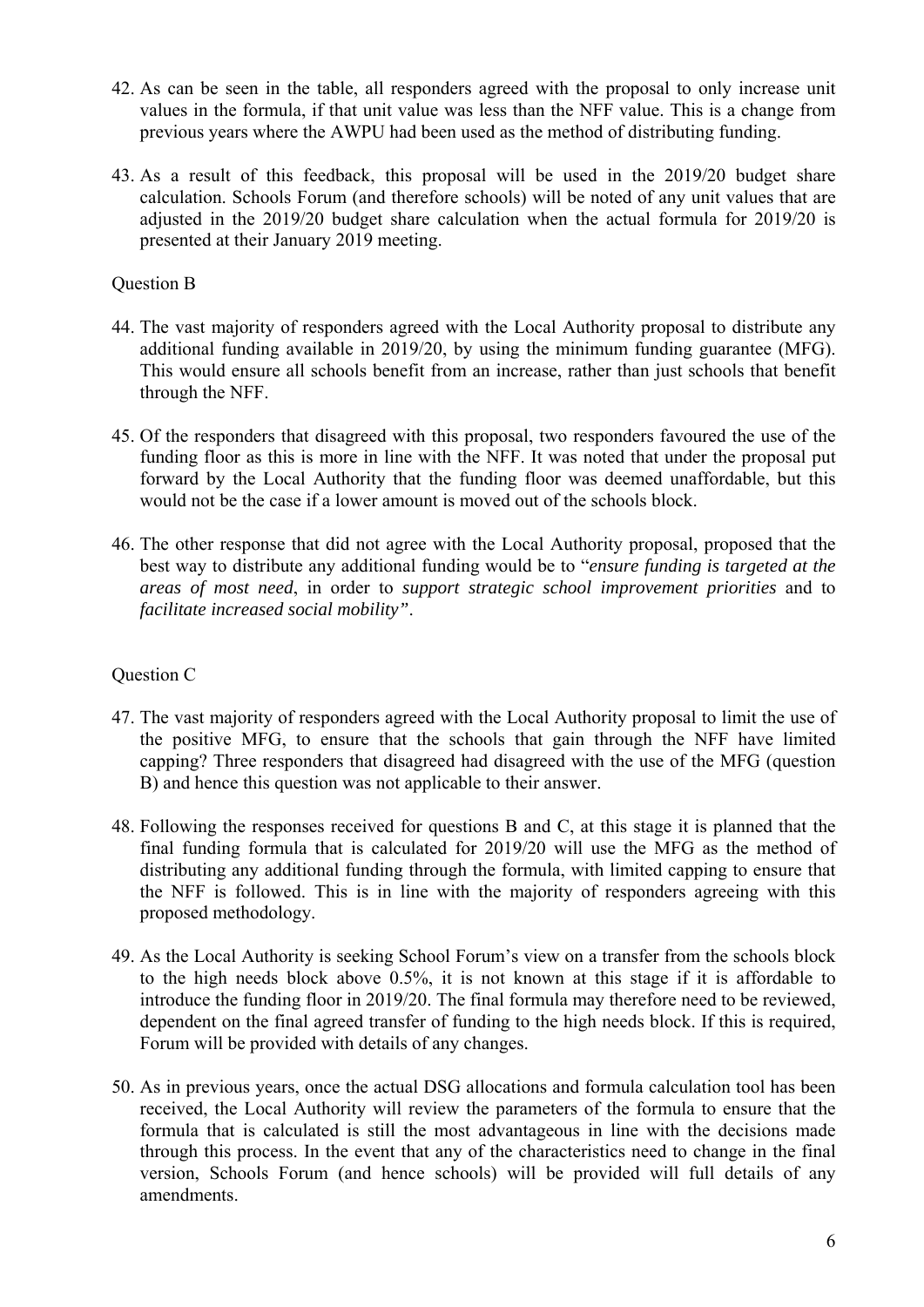### **Recommendations**

- 51. The Local Authority requests that the Schools Forum agree with the movement of 0.5% of the schools block into the high needs in 2019/20, to assist with the budget pressures faced in SEND support, as this transfer was supported by the majority of schools.
- Forum can agree) to be moved from the schools block to the high needs block and Forum's 52. The Local Authority is seeking Schools Forum support with its proposal to submit a request to the Secretary of State for additional funds (i.e. over the 0.5% threshold which School view on the appropriate level of transfer
- 53. That Forum note the changes to funding formula calculation methodologies for 2019/20 as outlined in paragraph 39 to 50.

**Brett Nielsen Finance Manager.** 

**Bratt Righty Nurphy Finance Manager, Head of Education & Inclusion Resources Department 4.4 Adults & Children's Services** 

# **APPENDIX 1**